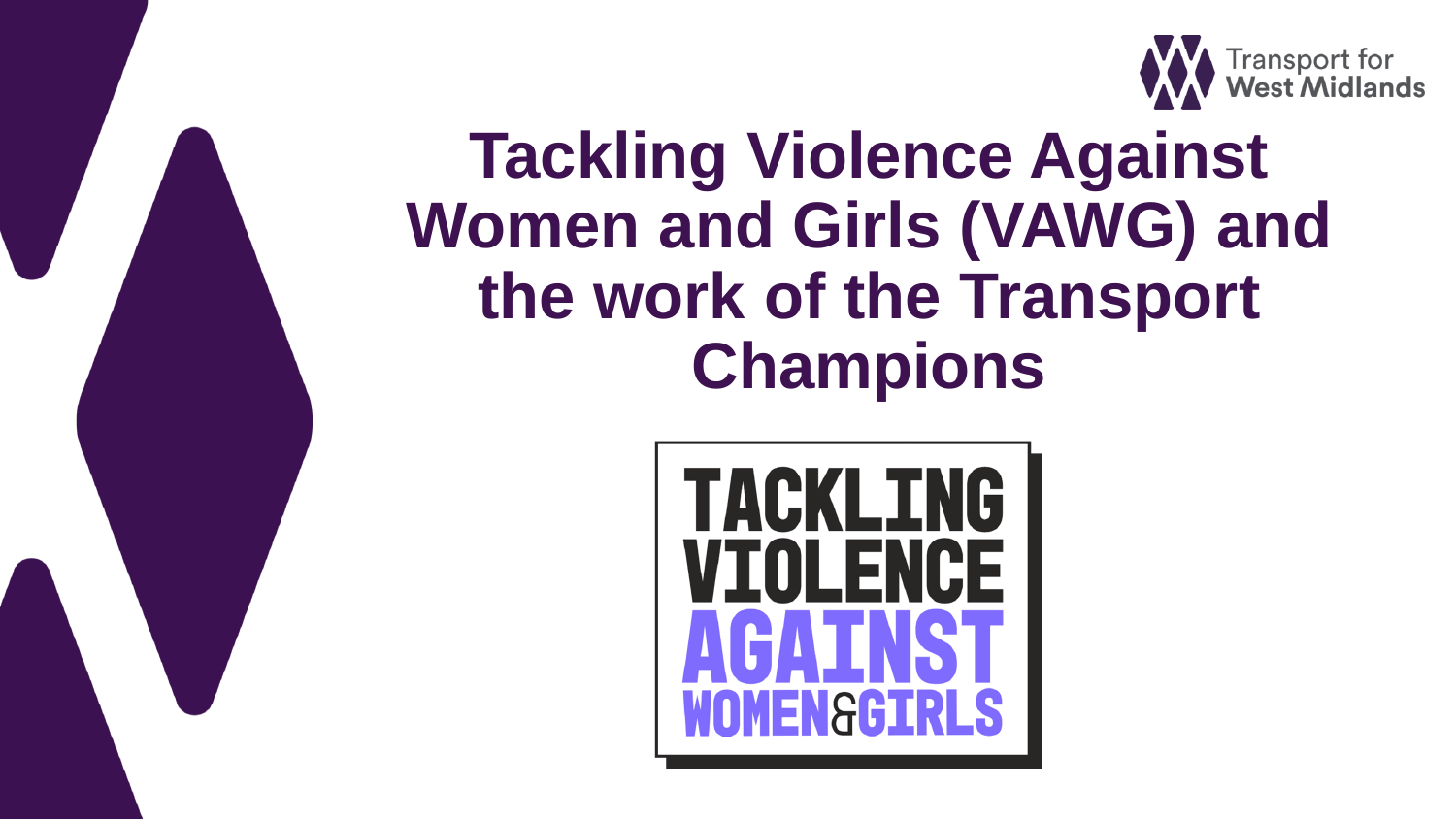## **Introduction**



- An ONS study found that women consistently reported feeling unsafe and that two out of three women had experienced at least one form of harassment in the last 12 months.
- In addition, there have been several recent, high-profile cases where women have been unsuspecting victims.
- Women's experiences and their perceptions of safety can have a detrimental impact on their life chances, through limiting the journeys they take and the lives they lead.
- In July 2021 myself and Laura Shoaf were appointed the first VAWG Transport Champions, to address safety on all our transport networks.
- We were tasked with developing recommendations for the DfT to help solve this inherent issue and make our networks safer.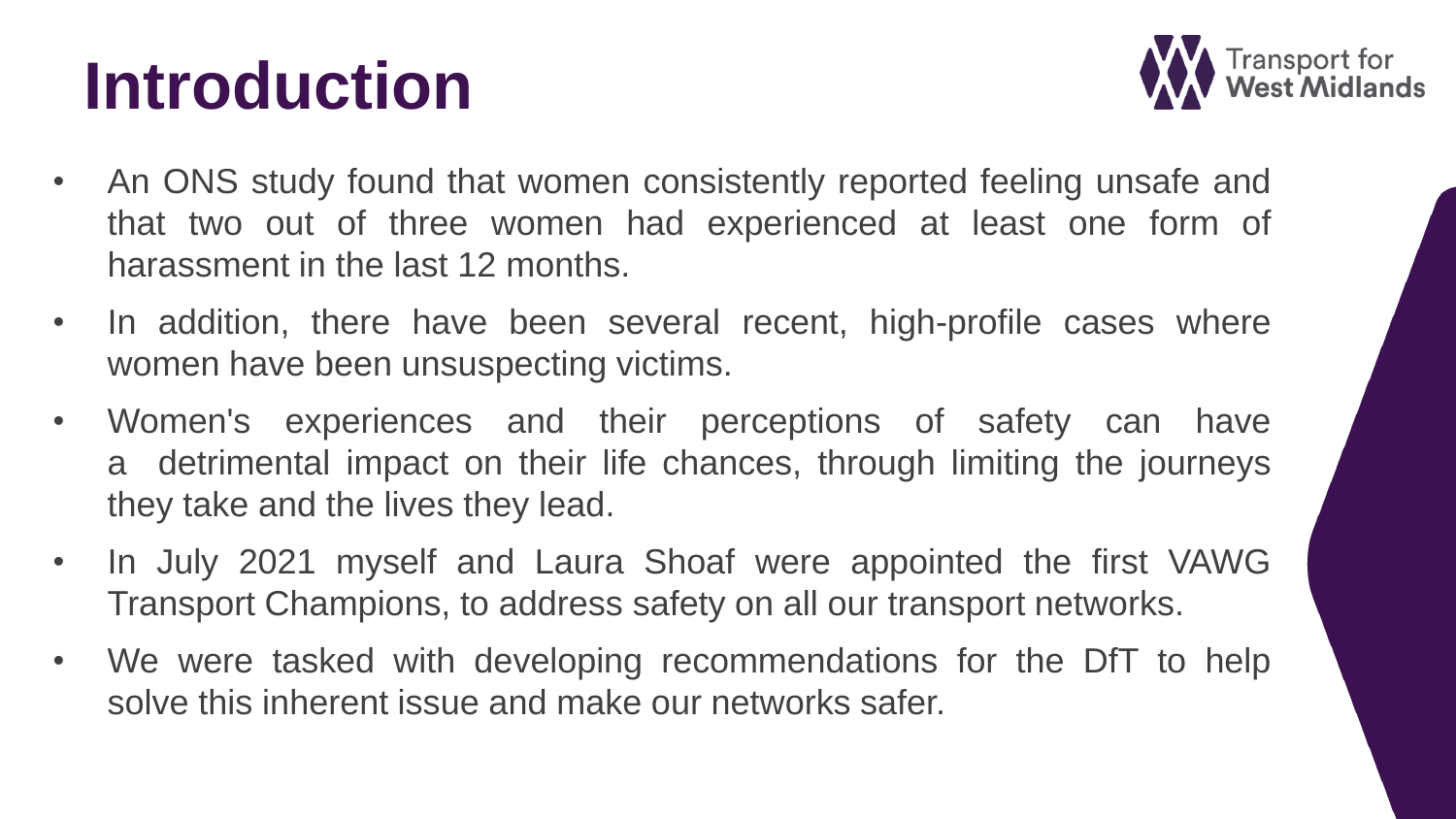# **Methodology**



- Eight roundtable events took place which gathered evidence, ideas for safety improvements and best practice.
- Over 200 participants attended including charities, local authorities, Police and Crime Prevention Teams, transport operators, women's advocacy groups, planners and place makers.
- National surveys were also undertaken by Transport Focus, and a UK wide transport staff survey was distributed via UTG, to various LAs/CA's staff members.

| What policies or initiatives have you seen which have been<br>effective in improving safety for women and girls on the<br>transport network? |                                                                    |    |                                                                  |
|----------------------------------------------------------------------------------------------------------------------------------------------|--------------------------------------------------------------------|----|------------------------------------------------------------------|
| 1.                                                                                                                                           | Infrastructure<br>a. Design Principles<br>b. Design                | 4. | Communication<br>a. Victims<br>b. Bystanders                     |
| 2.                                                                                                                                           | c. Maintenance<br><b>Transport Staff</b><br>a. Training            | 5. | c. Potential perpetrators<br>Policy making<br>a. Data collection |
| 3.                                                                                                                                           | b. Safeguarding<br>Enforcement<br>a. Reporting<br>b. Collaboration | 6. | b. Principles<br>Technology<br>a. Innovation                     |
|                                                                                                                                              |                                                                    |    |                                                                  |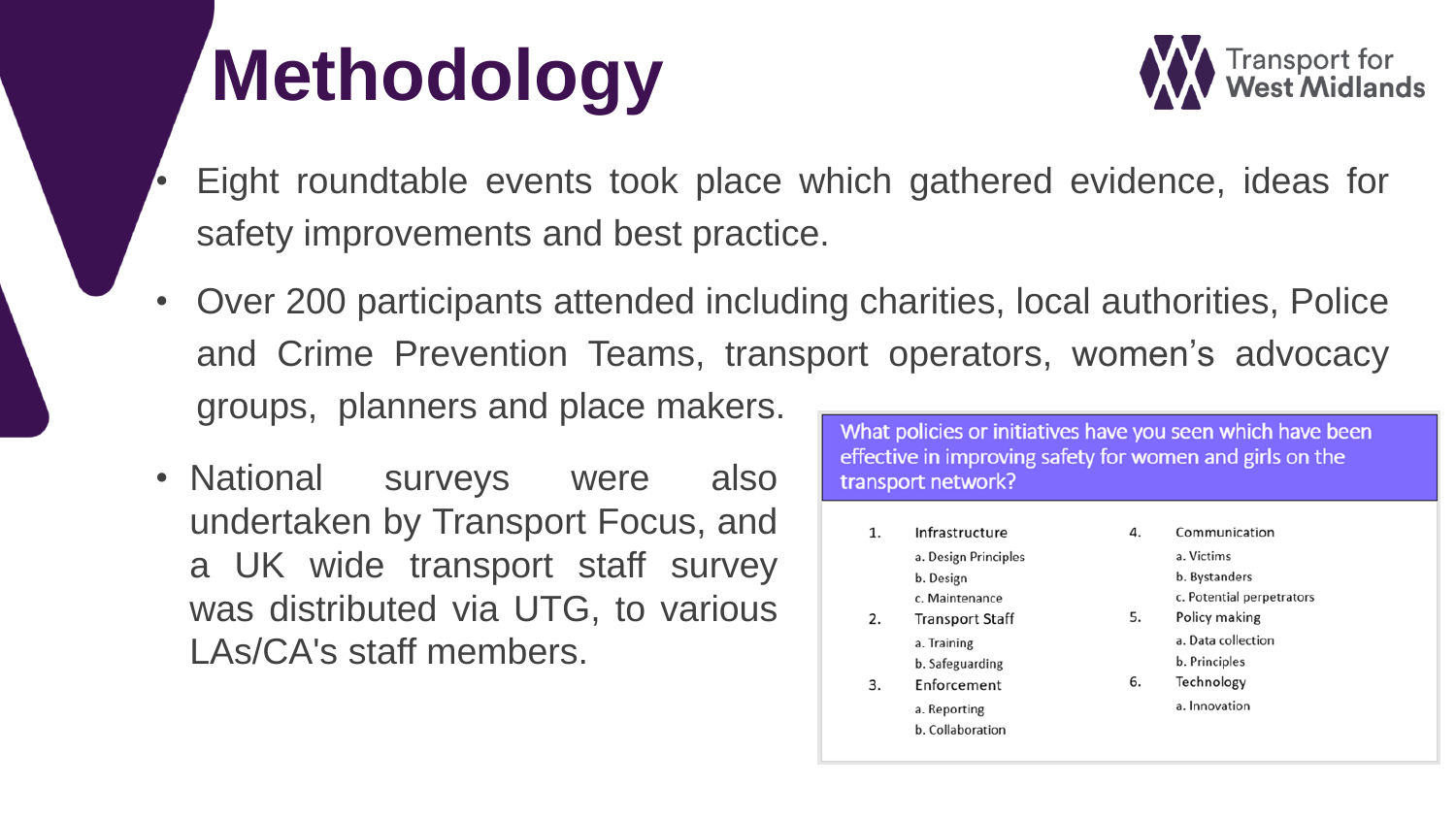### **Key findings**



- No woman or girl should need to change their behaviour. Instead, we need to target the perpetrator and create more hostile environments for them.
- The whole end to end journey needs to be considered.
- Every females lived experiences are different, and will vary based on age, sexuality and ethnicity, amongst many other things.
- Standardisation and intelligence are needed to encourage reporting and ensure every incident is dealt with appropriately.
- Safety is a societal issue and not solely about transport, so all government departments need to help change social norms, attitudes and behaviours.
- Work needs to be ongoing, with continual efforts made to tackle VAWG.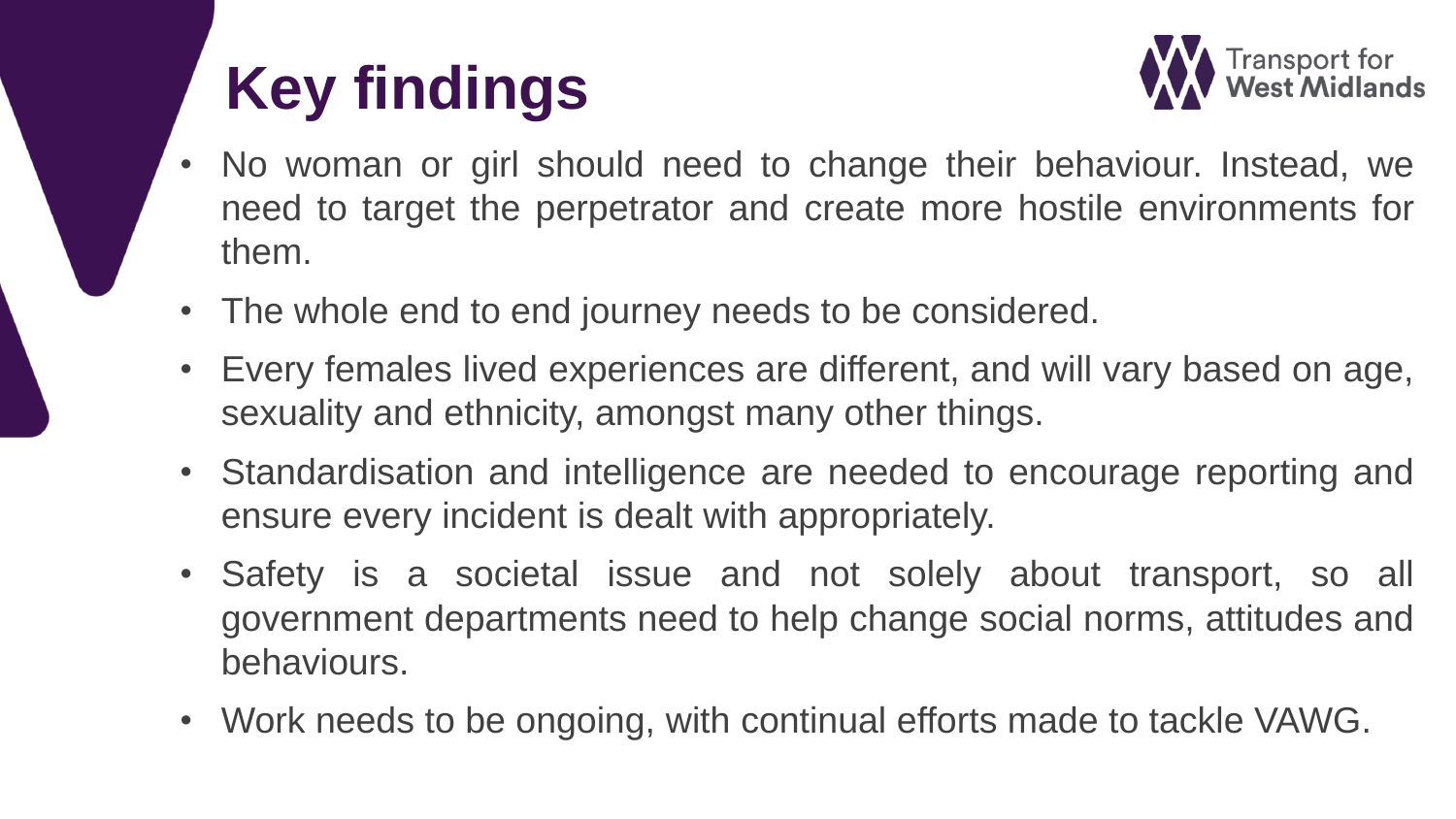#### **Short-term priorities**



*Recommendation 1:* Better national transport planning guidance on ways to make transport infrastructure safer with a clear, monitored reporting service for infrastructure damage or issues

*Recommendation 2:* Improvements in the collection of gender disaggregated data

*Recommendation 3:* Undertake a national communications initiative into tackling VAWGs, which is promoted nationally across all of our transport networks

*Recommendation 4:* Deliver better, effective training across the transport industry to help manage incidents involving VAWGs

*Recommendation 5:* Review current safeguarding practices and standardise Disclosure and Barring Service (DBS) checks for all front facing staff across the transport industry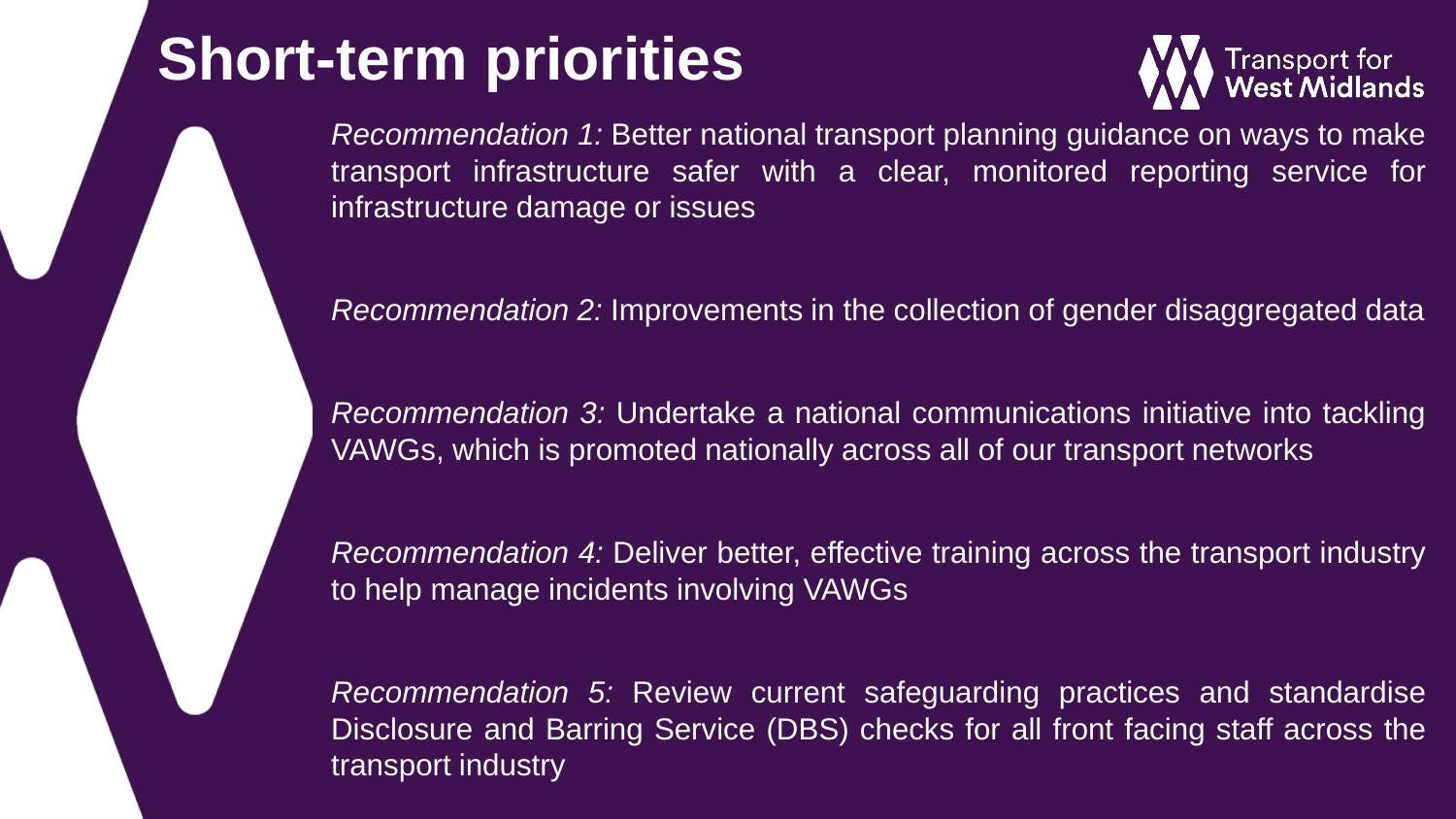## **Medium term goals**



*Recommendation 6:* Encourage an increased uptake of women working in the transport industry

*Recommendation 7:* Embrace more use of technology to combat VAWGs

*Recommendation 8:* Introduce Gender Responsive Budgets to support the delivery of gender equality infrastructure and policies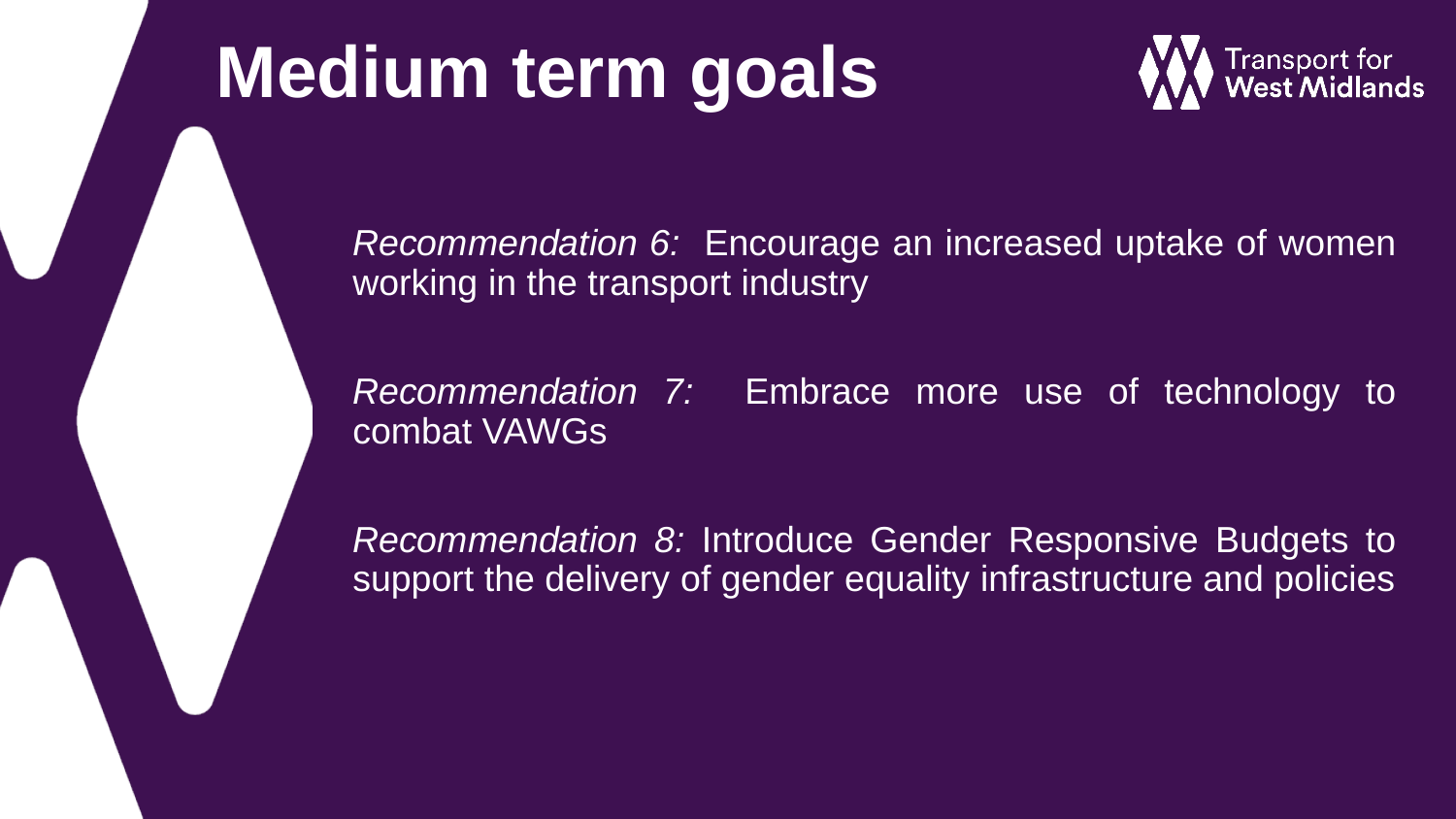#### **Long term ambitions**



*Recommendation 9:* Create a national, intelligence database which captures incident reporting for all transport modes and areas

*Recommendation 10:* Develop a national education initiative in schools which educates young people on ways they can play a role in preventing VAWGs

*Recommendation 11:* Target available resources including staffing and deployment of police forces at locations which will have the greatest impact on our transport networks

*Recommendation 12:* Establish more Safer Travel Partnerships between operators, local authorities and the police

*Recommendation 13:* Continue to raise awareness and make a positive impact through the VAWG strategy